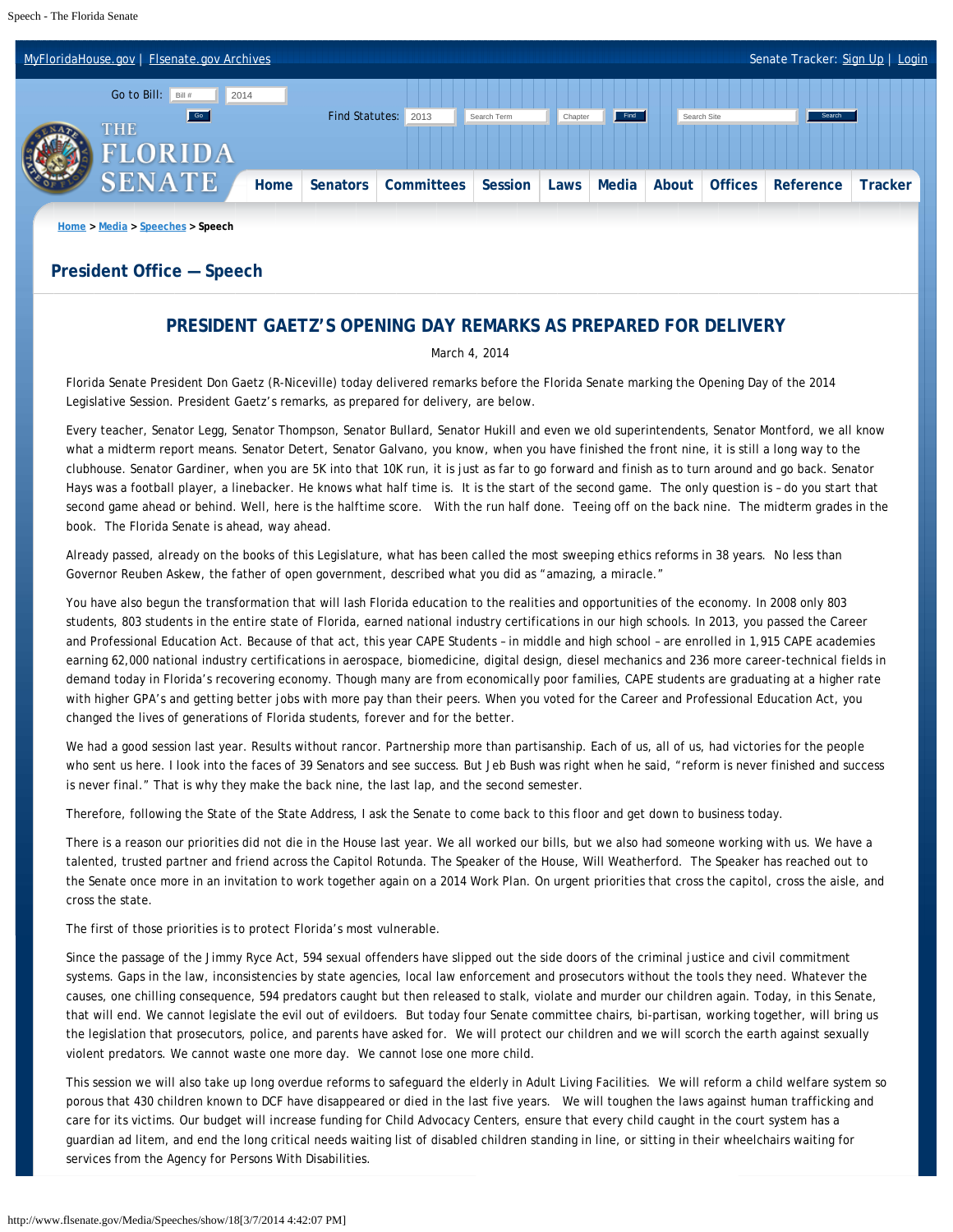Today, while we in the Senate are acting to make Florida the most unwelcome place in America for those who would harm our children, the House of Representatives this afternoon will take up the second of our Work Plan 2014 priorities, legislation to make Florida the most welcome place in America for our military, their missions, and their families.

What we are calling The Florida GI bill will:

- expand educational benefits for veterans;
- provide scholarships for our Florida National Guard members;
- help our returning and retiring military start businesses and get jobs;
- $\bullet$  cut red tape so physicians leaving the military can practice in Florida immediately;
- make needed repairs and renovations to remaining National Guard armories within two years;
- and, go national with a campaign to recruit military families to make Florida their permanent home.

Our mission is to make Florida the Welcome Home State for our military and their families, the most military-friendly state in America.

The third shared House and Senate priority is to double down on transforming our education system into a pathway out of poverty and into jobs. I spoke of the extraordinary success of our Career and Professional Education academies. Now it is time to lift the course limit on career-technical education so more students, from middle school through college, can take more courses and earn more industry certifications. The pathway out of poverty is education – education that qualifies you for a job.

Our education committees will ask you to support the Board of Governors in establishing metrics of performance for our state universities and tying funding to that performance, so more students will actually earn degrees and those degrees will qualify graduates for real jobs.

It is time to end another waiting list. 10,000 low income families are waiting in line for their children to attend schools that meet their needs, schools of their choice. It is time to expand school choice by expanding the Tax Credit Scholarship Program.

School choice, financial accountability and student achievement are part of the same transformational policy. The performance of Tax Credit Scholarship students should be assessed just like the performance of any other child. Why? Because testing is not just about score-carding. It is about measuring academic progress so schools and teachers can customize instruction to meet individual students' needs, so parents will know how their children are really doing, so taxpayers can be sure how their money is used.

Another scholarship program deserves our support, as well. Every year the cost of a Florida Prepaid Scholarship for a university goes up by 15 percent. If you bought four year Florida Prepaid contract for a newborn today, the lump sum cost would be \$53,729. That price slams the door on the dreams of many parents and grandparents to help the children they love go to college. Our Work Plan calls for ending the automatic price increases, saving the average family \$10,000 on a newborn Prepaid contract and putting college within reach for more families with modest means.

Government accountability and efficiency, a smarter, cleaner government, is a moral imperative.

President Lee and Speaker Bense passed lobbyist compensation audits in 2005. They were never enforced. Now they are.

Today, Senator Thrasher will bring to the Senate floor a joint rule to ensure that legislators live among the people they represent.

This session we will consider legislation to apply higher ethical standards and greater disclosure to local government, special districts, statutorily created corporations and direct support organizations. They take public funds. They have a public responsibility. They must live up to the public trust.

And to those who have treated our ethics laws with contempt, refused to comply and then refused to pay their fines, I ask you to put teeth in the law so they can be removed from office.

Pension reform is one of the few issues that divides this Senate. There is nothing to be gained by taking the Senate down the same road as last year with the same results. So, I have asked the proponents of pension reform to compromise, to consider options different from last year's bill. I ask opponents to unfold their arms, roll up their sleeves and help craft a compromise. Here is the stubborn fact: annually the Florida Legislature appropriates \$500 million to subsidize the unfunded actuarial liability of our pension system. That is \$500 million that cannot be spent on the environment, or education, or health care, or left in taxpayers' own pockets. It is \$500 million off the top. For the sake of our future employees, for sake of our taxpayers, we should not be like Washington. We should look for a solution.

Work Plan 2014 includes a fifth priority, which Governor Scott has put into words everyone can understand: It's Your Money. Every dollar in Tallahassee is involuntarily extracted from the pockets and cash registers of the people of Florida. I ask you to stand with Governor Scott, Speaker Weatherford, President-designate Gardiner, and Budget Chair Negron and cut taxes by \$500 million this year. The centerpiece of our tax cut proposal will be a reduction of vehicle fees to help working families who drive their cars and trucks to school and to their jobs. In Washington, the debate is about which taxes to raise. In Florida, the debate is about which taxes to cut.

This, then, is our 2014 Work Plan:

- Broad-based tax cuts helping working families;
- A smarter, cleaner government, more efficient and more accountable;